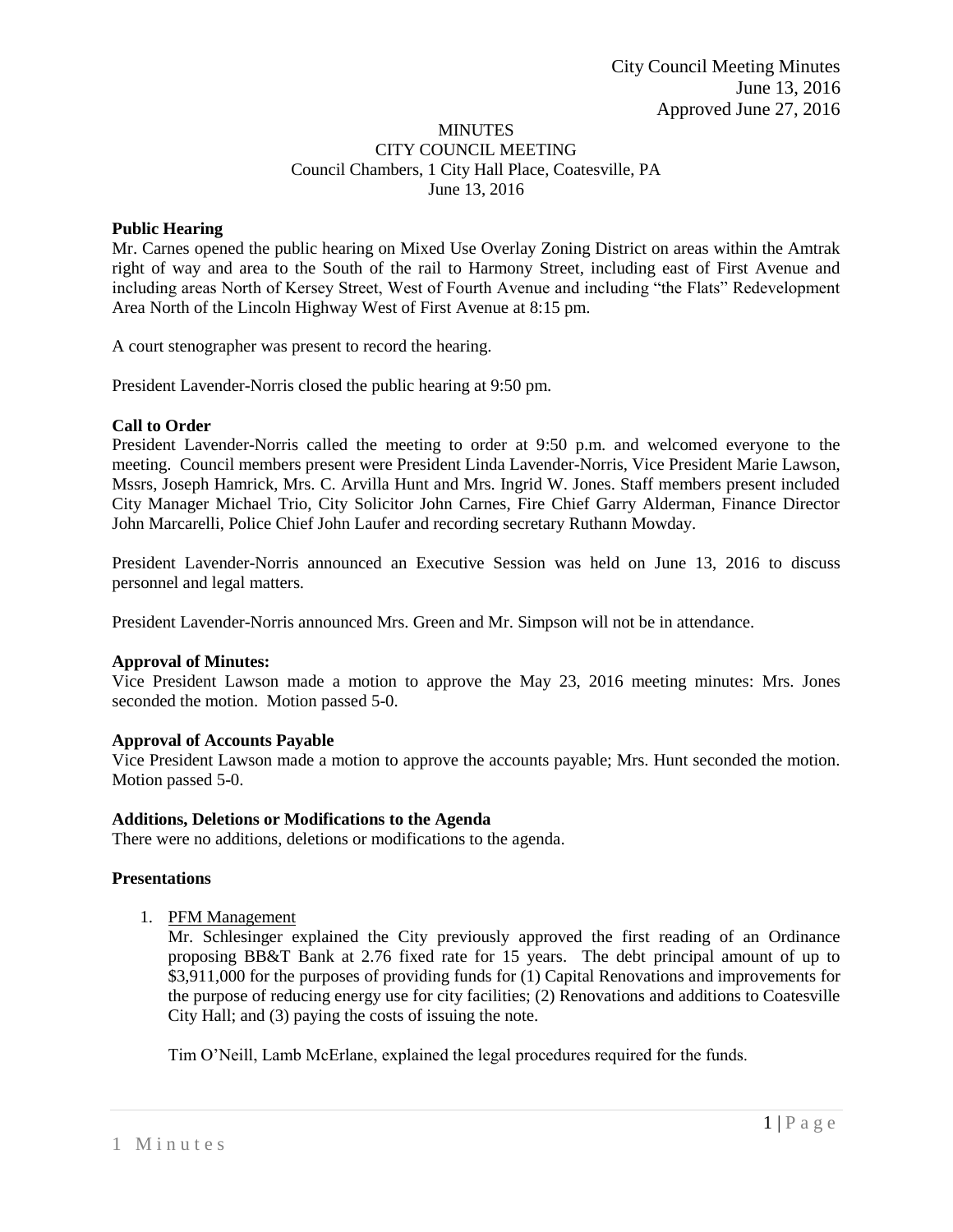# **Citizens' Hearings –** *Regular Action Items Only* **(3 Minutes)** Diane Brownfield

Ms. Brownfield asked if there was a period of review for the public hearing, if not, table the item until the next meeting.

Mrs. Jones made a motion to close citizens' hearings on regular action items only; Mrs. Hunt seconded the motion. Motion passed 5-0.

# **Regular Action Items**

1. Receive and consider second reading and adoption an Ordinance authorizing and directing the incurring of non-electoral debt through the issuance of its general obligation note of the City of Coatesville, Chester County, Pennsylvania, in the aggregate principal amount of up to \$3,911,000 for the purposes of providing funds for (1) Capital Renovations and improvements for the purpose of reducing energy use for city facilities; (2) Renovations and additions to Coatesville City Hall; and (3) paying the costs of issuing the note; directing the proper officers of the governing body to prepare, certify and file the required debt statement and borrowing base certificate; covenanting that the City shall include the amount of annual debt service in its budget for each fiscal year; setting forth the substantial form of the note; setting forth the stated principal and interest payment dates, redemption provisions, place of payment and other details of the note; stating a covenant as to payment of principal and interest without deduction for certain taxes; providing for the execution of the note; awarding the note at private sale and stating that such private sales is in the best financial interest of the City; appointing a paying agent and sinking fund depositary; establishing a sinking fund; Authorizing and directing the proper officers of the City to certify and to file with the Pennsylvania Department of Community and Economic Development certified copies of the necessary proceedings; covenanting that the proceeds of the note shall not be used in such a manner as to cause the note to be an arbitrage bond under federal tax law provisions; making certain tax representations and designating the note as a "Qualified Tax-Exempt Obligation"; authorizing and directing the proper officers of the City to do all things necessary to carry out the ordinance; authorizing and directing the proper officers of the governing body to pay issuance costs; and repealing all inconsistent ordinances.

Vice President Lawson made a motion to approve second reading and adoption an Ordinance authorizing and directing the incurring of non-electoral debt through the issuance of its general obligation note of the City of Coatesville, Chester County, Pennsylvania, in the aggregate principal amount of up to \$3,911,000 for the purposes of providing funds for (1) Capital Renovations and improvements for the purpose of reducing energy use for city facilities; (2) Renovations and additions to Coatesville City Hall; and (3) paying the costs of issuing the note; directing the proper officers of the governing body to prepare, certify and file the required debt statement and borrowing base certificate; covenanting that the City shall include the amount of annual debt service in its budget for each fiscal year; setting forth the substantial form of the note; setting forth the stated principal and interest payment dates, redemption provisions, place of payment and other details of the note; stating a covenant as to payment of principal and interest without deduction for certain taxes; providing for the execution of the note; awarding the note at private sale and stating that such private sales is in the best financial interest of the City; appointing a paying agent and sinking fund depositary; establishing a sinking fund; Authorizing and directing the proper officers of the City to certify and to file with the Pennsylvania Department of Community and Economic Development certified copies of the necessary proceedings; covenanting that the proceeds of the note shall not be used in such a manner as to cause the note to be an arbitrage bond under federal tax law provisions; making certain tax representations and designating the note as a "Qualified Tax-Exempt Obligation"; authorizing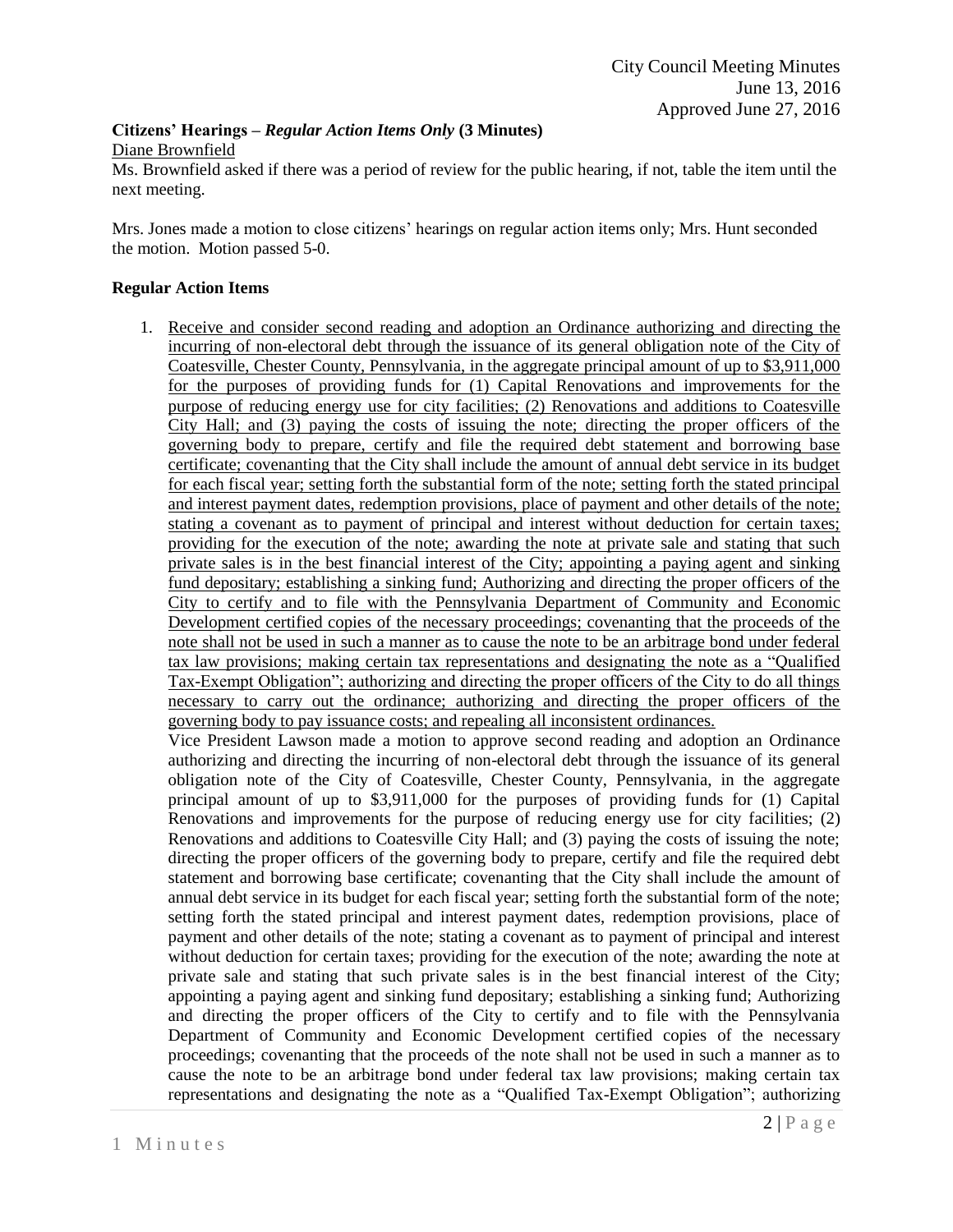and directing the proper officers of the City to do all things necessary to carry out the ordinance; authorizing and directing the proper officers of the governing body to pay issuance costs; and repealing all inconsistent ordinances adding BBT at the fixed rate of 2.76: Mrs. Hunt seconded the motion. Motion passed 5-0.

2. Receive and consider second reading and adoption an Ordinance to establish a "Mixed Use Development Overlay Zoning District on areas within the Amtrak Right-of-Way and areas to the South of the rail tracks to Harmony Street, including areas East of First Avenue and West Fifth avenue, and including areas North of Kersey Avenue West of Fourth Avenue and including "the Flats" Redevelopment area North of the Lincoln Highway West of First Avenue"

Mrs. Jones made a motion to approve second reading and adoption an Ordinance to establish a "Mixed Use Development Overlay Zoning District on areas within the Amtrak Right-of-Way and areas to the South of the rail tracks to Harmony Street, including areas East of First Avenue and West Fifth avenue, and including areas North of Kersey Street West of Fourth Avenue and including "the Flats" Redevelopment area North of the Lincoln Highway West of First Avenue"; Vice President Lawson seconded the motion. Motion passed 5-0.

3. Receive and consider Kaboom Agreement.

Vice President Lawson made a motion to accept the agreement with Kaboom, and the Natural Lands trust, Inc. to collaborate the construction of a new playground at West End Park; Mrs. Hunt seconded the motion. Motion passed 5-0.

#### **Discussion Item**

1. Junior Council Person

Vice President Lawson suggested having a youth representative to start at the beginning of the year. The person would only attend regular meetings not executive meetings. It is a way to get the youth involved and educated about Council and the City. Mr. Hamrick liked the idea. Mrs. Jones said we have our hands full with what we got. It is a good idea but make sure there is no nepotism in selecting the person. Vice President Lawson explained Council as a whole would select the person and provide guide lines.

2. Municipal Building Room Usage

Vice President Lawson explained within the recent weeks, the rooms at City Hall have been requested for many uses. She suggested renting the rooms out as other municipalities. President Lavender-Norris explained Downingtown currently charges \$75 with proof of insurance to use the room. There must be a person available to make sure the building is secure (responsible City employee or City Council member present)

## **Solicitors Report**

Mr. Carnes announced:

- The Mixed Used Development Overlay Zoning District public hearing was well attended
- ACR Machine will have a Public Hearing on zoning issues in the near future.

#### **City Manager's Report**

Mr. Trio announced:

• The splash pad will be open on or before June 30, 2016

#### **Citizens' Hearings –** *Non-Agenda Items Only* **(3 Minutes)** Quincy Teel